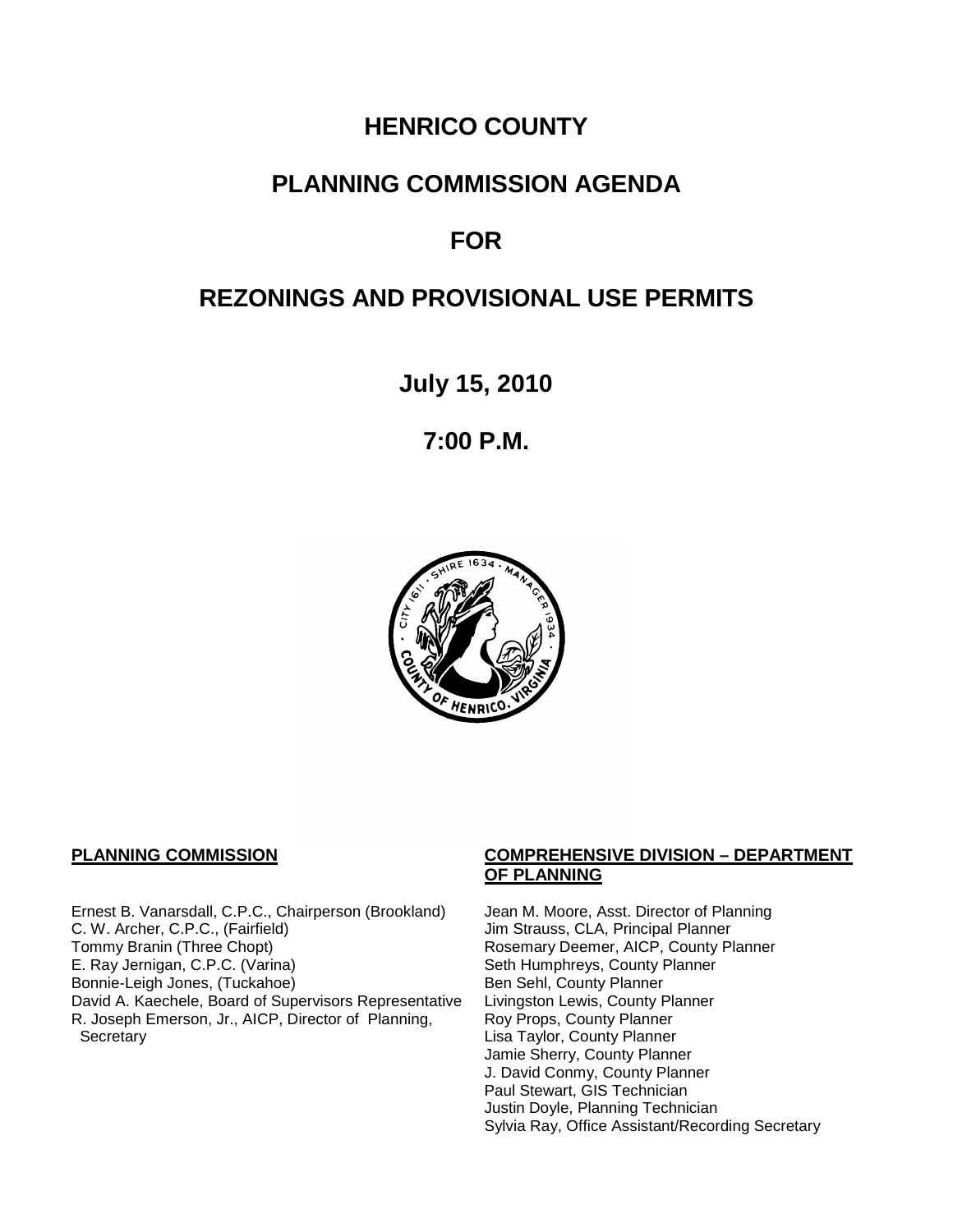## **PLANNING COMMISSION REZONING MEETING FINAL AGENDA JULY 15, 2010**

#### **BEGINNING AT 6:00 P.M.**

**PUBLIC HEARING:** Innsbrook Area Land Use Study – Comprehensive Plan Amendment **Recommended for Adoption**

**BEGINNING AT 7:00 P.M.**

**WELCOME:**

**PLEDGE OF ALLEGIANCE:**

**RECOGNITION OF NEWS MEDIA:**

**CALL TO ORDER:**

**REQUESTS FOR WITHDRAWALS AND DEFERRALS: (0); (3)**

**REQUESTS FOR EXPEDITED ITEMS: (1)**

**CASES TO BE HEARD: (4)**

**TUCKAHOE:**

None.

#### **BROOKLAND:**

#### *(Deferred from the June 10, 2010 Meeting)*

**C-6C-10 Carol LeRoy for Kneading Therapy, Inc.:** Request to amend proffered conditions accepted with Rezoning Case C-36C-92 on Parcel 755-758-3580, located at the southeast intersection of Springfield Road (State Route 157) and Huron Avenue. The applicant proposes to amend Proffer 1(a) related to landscaped buffers, amend Proffer 5(a) related to permitted uses, and amend Proffer 6 related to hours of service. The existing zoning is B-2C. The Land Use Plan recommends Commercial Arterial. **Staff – Lisa Taylor (Deferral requested to the October 14, 2010 Meeting) Deferred to the October 14, 2010 Meeting**

**C-11C-10 Thomas R. Towers, Jr. for Hallmark Home Builders, Inc.:** Request to amend proffered conditions accepted with Rezoning Case C-66C-03 on Parcels 771-774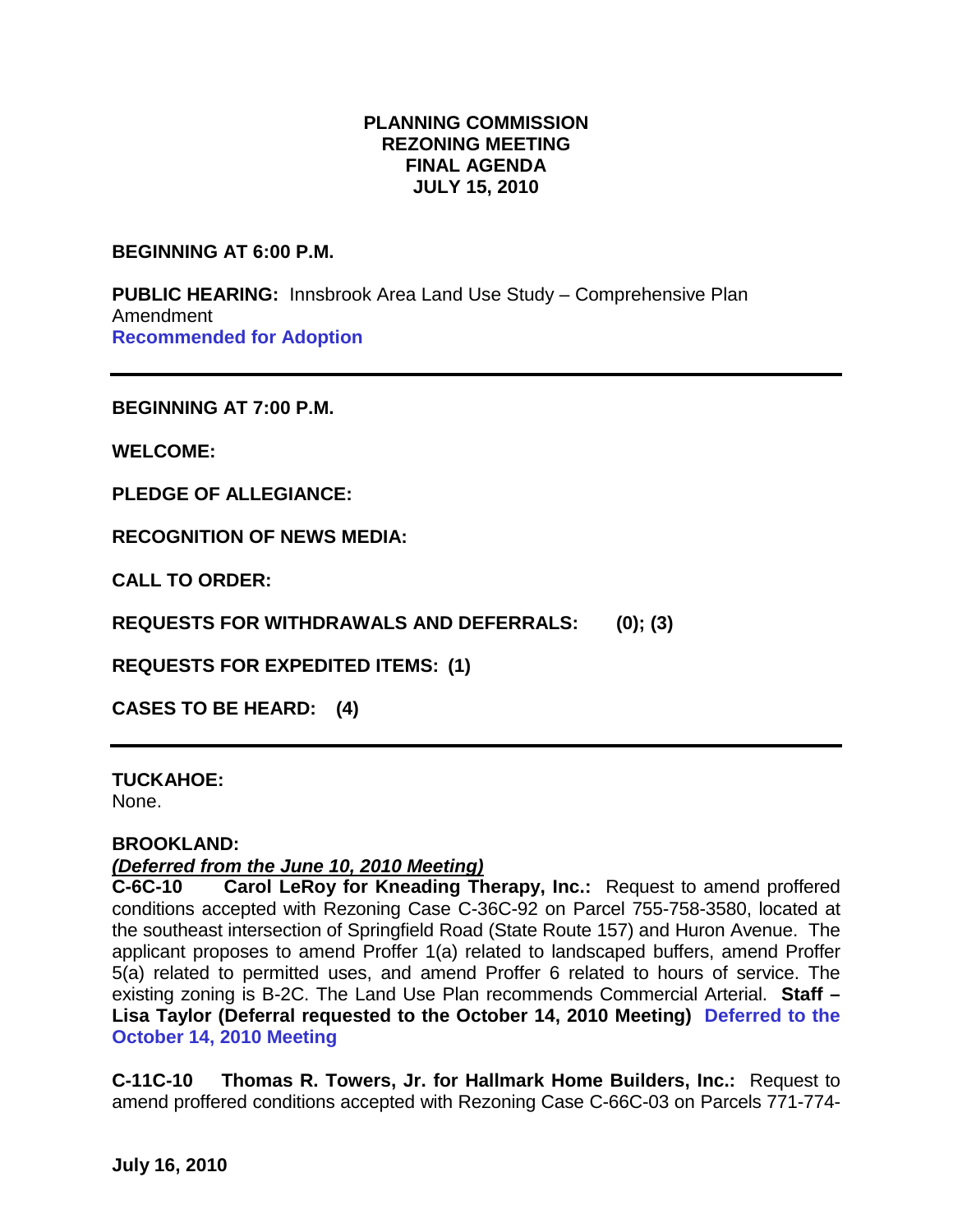3218, -1883, -3818, -1877, -4418, -1871, -5017, -1765, -5617, -1858, -5837, -1853, -5137, -1747, -4537, -1840, -3937, -1735, -3337, -1729, -3449, -1723, -4049, -4648, -5248, -5847, -6067, -5366, -4765, -4165, -3565 located along the south line of Mill Road approximately 300 feet east of LaVecchia Way. The applicant proposes to amend Proffer 13 related to fence height and type. The existing zoning is R-5AC General Residence District (Conditional). The Land Use Plan recommends Suburban Residential 2, density not to exceed 3.4 units per acre. **Staff – Seth Humphreys (Deferral requested to the August 12, 2010 Meeting) Deferred to the August 12, 2010 Meeting**

**C-12C-10 Larry Horton for Stylecraft Homes, Inc. of Virginia:** Request to amend proffered conditions accepted with Rezoning Case C-61C-04 on Parcels 759-767-7960, - 7852, -7644, -7537, -7430, -7115, and -7008 located on the west line of Francistown Road near its intersection with Castle Point Road. The applicant proposes to amend Proffer 12 related to rear entry garages for homes fronting Francistown Road. The existing zoning is R-5AC General Residence District (Conditional). The Land Use Plan recommends Suburban Residential 2, density not to exceed 3.4 units per acre. **Staff – Roy Props (Expedited Agenda Requested) Recommended for Approval**

## **VARINA:**

### *(Deferred from the June 10, 2010 Meeting)*

**C-9C-10 Bob Nelson for John D. Weis, Jr.:** Request to conditionally rezone from A-1 Agricultural District to M-2C General Industrial District (Conditional), Parcels 837-704 -0031 and 837-704-6522, containing 19.9 acres, located on the north line of Portugee Road approximately 135 feet east of La France Road. The applicant proposes a vehicular parking lot and other permitted uses. The uses will be controlled by zoning ordinance regulations and proffered conditions. The Land Use Plan recommends Traditional Neighborhood Development. This site is in the Airport Safety Overlay District. **Staff – Livingston Lewis Deferred to the August 12, 2010 Meeting**

#### **FAIRFIELD:**

## *(Deferred from the June 10, 2010 Meeting)*

**C-10C-10 Mark Rempe for Emerald Land Development LLC:** Request to amend proffered conditions accepted with Rezoning Case C-59C-07, on Parcels 790-746-1573 and 790-746-1765 containing 1.56 acres located at the southeast intersection of North Road and Edgefield Street. The applicant proposes to amend Proffer 1 to increase the number of dwelling units from 2 to 3 and Proffer 2 to decrease the minimum dwelling size from 1,800 to 1,500 square feet. The existing zoning is R-2AC One-Family Residence District (Conditional). The Land Use Plan recommends Suburban Residential 2, density should not exceed 3.4 units per acre. This site is located in the Airport Safety Overlay District. **Staff – Lisa Taylor Recommended for Approval**

**C-13C-10 Guy Blundon for Brook Run Somerset LLC:** Request to amend proffered conditions accepted with rezoning case C-33C-04 on Parcels 784-749-1627 and 784- 748-0982, located on the west line of Brook Road (U.S. Route 1), approximately 875 feet south of its intersection with Hilliard Road (State Route 161). The applicant proposes to amend Proffer 2 related to age restrictions and Proffer 3 related to enforcement of age